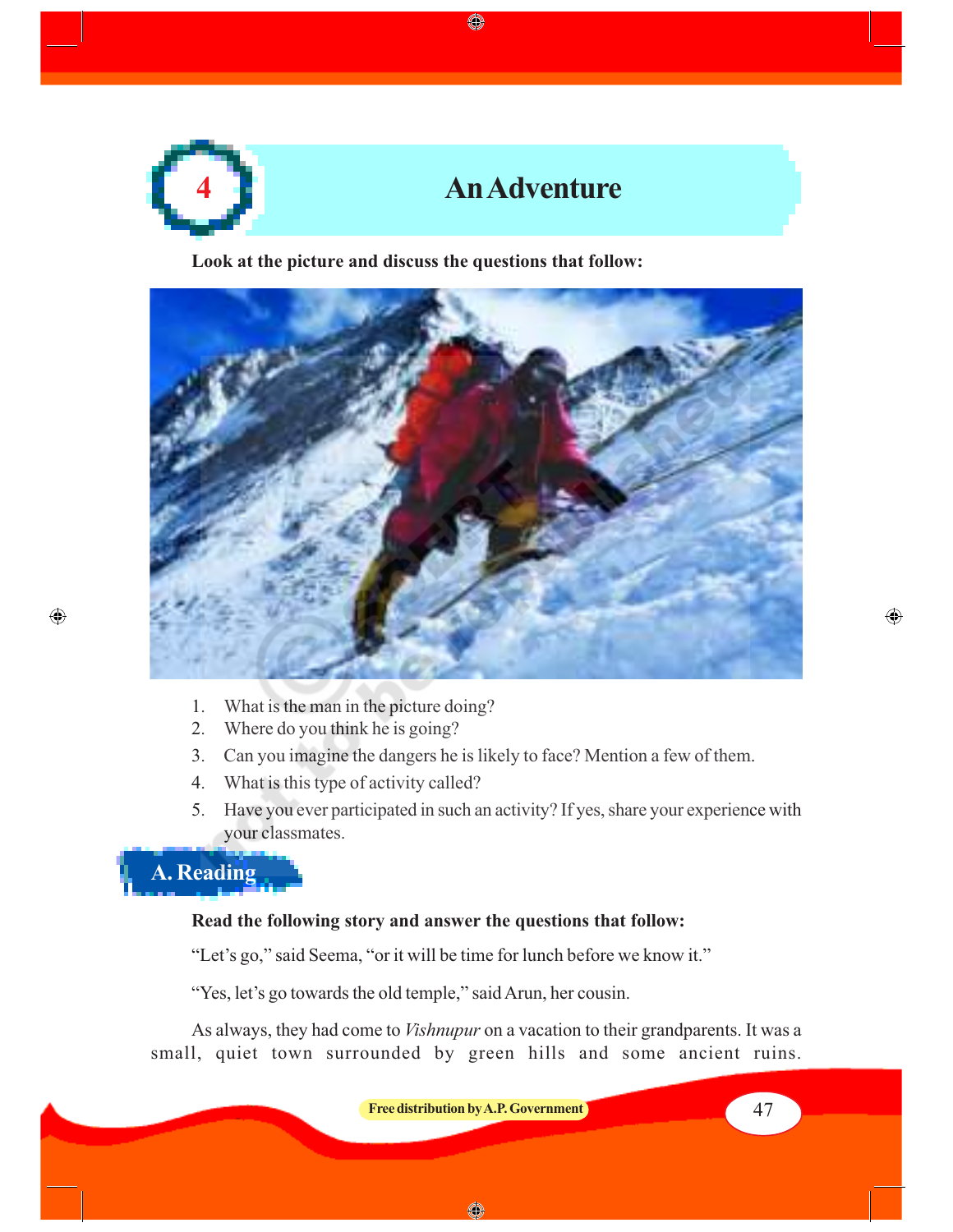They particularly loved going for walks and spent hours exploring the old temple in a fort nearby. Sometimes they pretended to be rulers of an ancient kingdom. At other times, they played hide-and-seek.

"Catch me if you can," shouted Arun, and he ran ahead.

"I'll catch you in a minute," replied Seema, as she followed.

Arun was soon out of sight as he went round the corner. Seema knew his favourite hiding place and smiled to herself thinking, "He won't escape me."

She ran down the hill towards the old temple where she knew Arun would be hiding. But he wasn't there!

'He must have gone to the cave,' she thought. This was another favourite place for them – a cave hidden behind some creepers.



"Arun... I'm here," Seema called out as she reached the cave.

There was no reply. Seema could not see anyone. She was about to enter the cave when she caught sight of a piece of torn, crumpled paper on the ground. She picked it up and unfolded it out. How odd! It had letters CLP written on it!

Just then she heard Arun calling out, "Seema, where are you?"

⊕

"Here," said Seema to Arun, who was standing at the entrance of the cave. "I was looking for you."

"What have you got in your hand?" asked Arun.

"It's nothing - just a piece of paper with CLP written on it," said Seema.

"Don't throw it. Let me see it," said Arun, as he took the paper from her. He looked at it carefully and said, "See, if you look at the torn edge of the letter, which could be an E and not a C."

"Do you think it could be HELP?" asked Seema.

"HELP... My goodness! Someone is in trouble. We must find him," said Arun.

"Or her," added Seema. "But where do we go? There is no one in the temple and there is no one in the cave too."

"Let's try the Meena Bazaar. There is a secret passage..." said Arun excitedly.

⊕

48 **Free distribution by A.P. Government**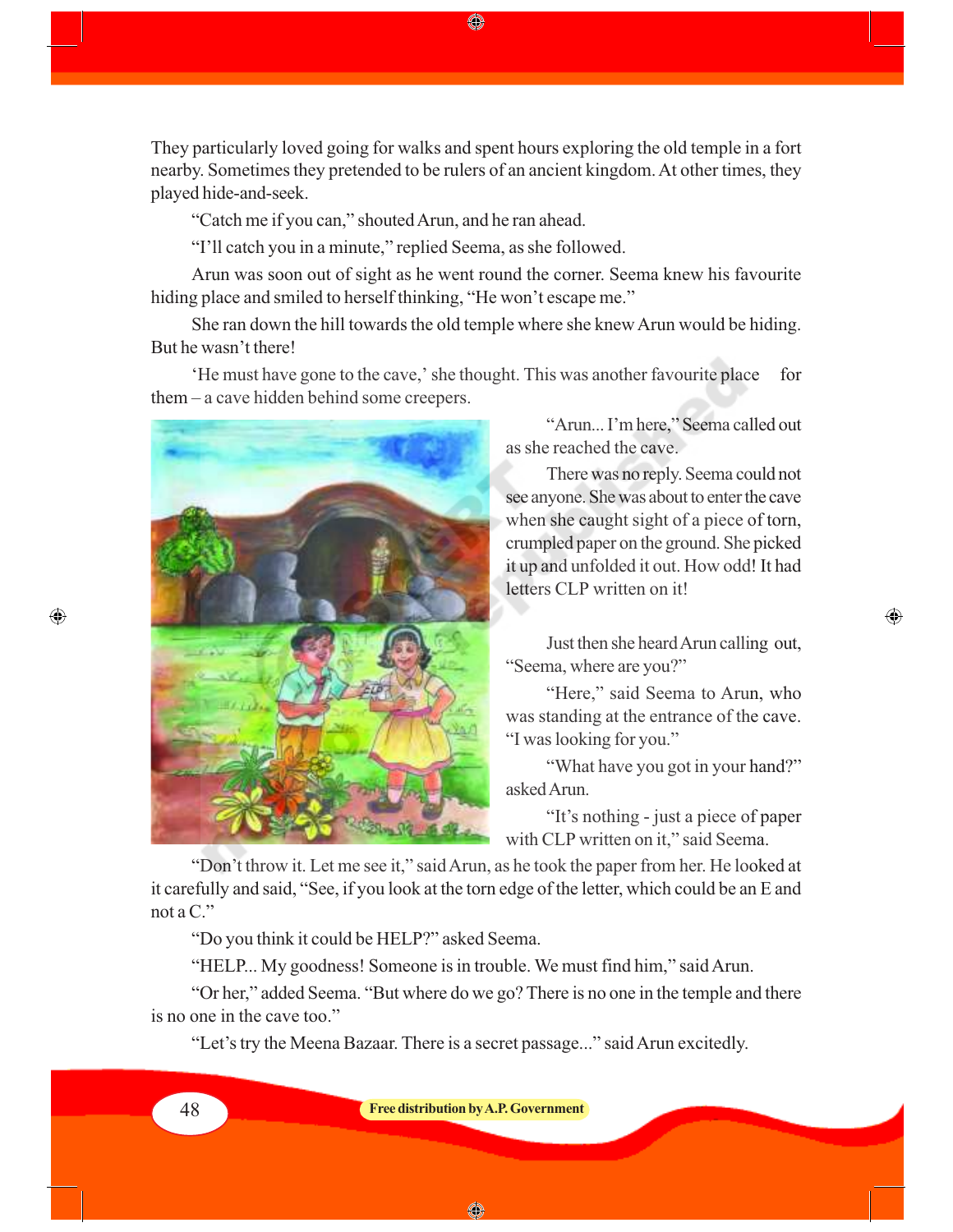Meena Bazaar was once a popular market for royal ladies, but all that remained now was just a few crumbling walls. A secret passage was connected to the market. They ran towards it.

◈

There they found a man with his hands and feet tied up. He had a gag on his mouth and was struggling to free himself. The children removed the gag and helped him free his hands and feet.

"Hurry!" the man said. "The smugglers will be back."

They ran all the way through the secret passage. They were soon out of breath.

"Don't... stop... yet," panted the man. "They'll be back any moment."

Soon they reached home. Their grandparents were surprised to see them.

"Now tell us who you are," Seema asked the man.

"And who tied you up," added Arun.

"And why," continued Seema.

"I'll tell you the whole story... but first call the police," said the man.

The police arrived in no time. The man they had freed was a police officer in plain clothes! He was following a gang of smugglers who had caught him and tied him up. Before that, he had managed to write HELP on a piece of paper and had thrown it, hoping that someone would find it.

"They were going to kill me, but thanks to you. I'm safe. We will now go and catch the smugglers," said the man.

"What an adventure! Wait till I tell my friends about it," said Seema.

"They'll never believe us!" said Arun.

"That's enough, children. It is time for lunch!" said Granny.

# **Glossary**

 $\bigoplus$ 

| ruins $(n)$ :            | collapsed and decayed buildings                                       |
|--------------------------|-----------------------------------------------------------------------|
| explore(v):              | to search or travel through                                           |
| crumbling $(v)$ :        | breaking / cracking into pieces                                       |
| passage(n):              | a long narrow way through                                             |
| $\text{gag}(\text{n})$ : | a piece of cloth put in a person's mouth to prevent him from speaking |
| smugglers $(n)$ :        | persons involved in moving goods illegally in or out of a country     |
| $part(v)$ :              | breathe with short quick breaths                                      |
| $\text{gang}(n)$ :       | an organized group of criminals                                       |

**Free distribution by A.P. Government A.P. EXECUTE: A.P. 49** 

⊕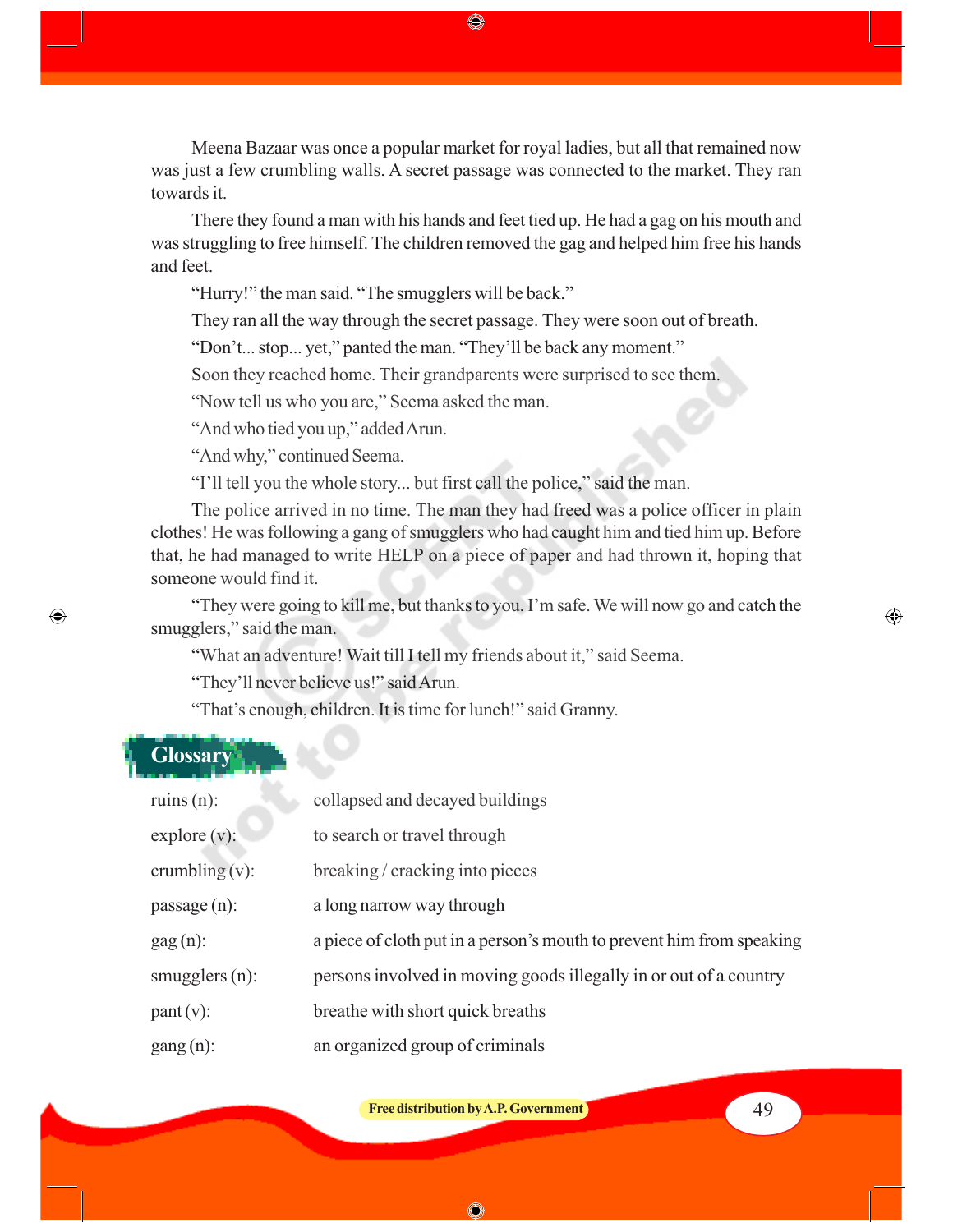#### **How well did I read?**

| Fill in the boxes using yes/ somewhat/ no.               |  |  |
|----------------------------------------------------------|--|--|
| I enjoyed reading the passage.                           |  |  |
| I got the idea of the passage on my own.                 |  |  |
| I got the idea with the help of my friends in the group. |  |  |
| The teacher helped me to understand the passage.         |  |  |
| I used the glossary given at the end of the passage.     |  |  |

♦

### **I. Answer the following questions:**

- 1. What kind of a town was Vishnupur?
- 2. What did Seema find?
- 3. How did the children know that someone was in trouble?
- \* 4. What do you think is the turning point in the story? Give reasons.
	- 5. Where was the secret passage?
- \* 6. What would have happened if the police had not arrived on time?
- \* 7. Do you think the children took a risk? If so, what could it be?

### **II. Write whether the following statements are TRUE or FALSE. Correct the false statements.**

 $\bigoplus$ 

|    |                                                   | 1. The man the children found near the secret passage was a smuggler. |                      |                       |  |
|----|---------------------------------------------------|-----------------------------------------------------------------------|----------------------|-----------------------|--|
|    |                                                   | 2. The man advised the children not to call the police.               |                      |                       |  |
|    | Seema and Arun rescued the man from danger.<br>3. |                                                                       |                      |                       |  |
|    |                                                   | 4. The children ran back to their grandparent's house with the man.   |                      |                       |  |
|    |                                                   | 5. The children are not brave.                                        |                      |                       |  |
| Ш. |                                                   | Tick the correct answer for the following questions:                  |                      |                       |  |
|    |                                                   | 1. Seema and Arun went to Vish nupur on                               |                      |                       |  |
|    |                                                   | (a) a study tour. (b) a vacation.                                     |                      | (c) an adventure.     |  |
|    |                                                   | 2. At the entrance to the cave, Seema found                           |                      |                       |  |
|    |                                                   | (a) Arun                                                              | (b) a piece of paper | $(c)$ a man           |  |
|    |                                                   | 3. The man Seema and Arun helped was                                  |                      |                       |  |
|    |                                                   | (a) their uncle.                                                      | (b) a smuggler.      | (c) a police officer. |  |

◈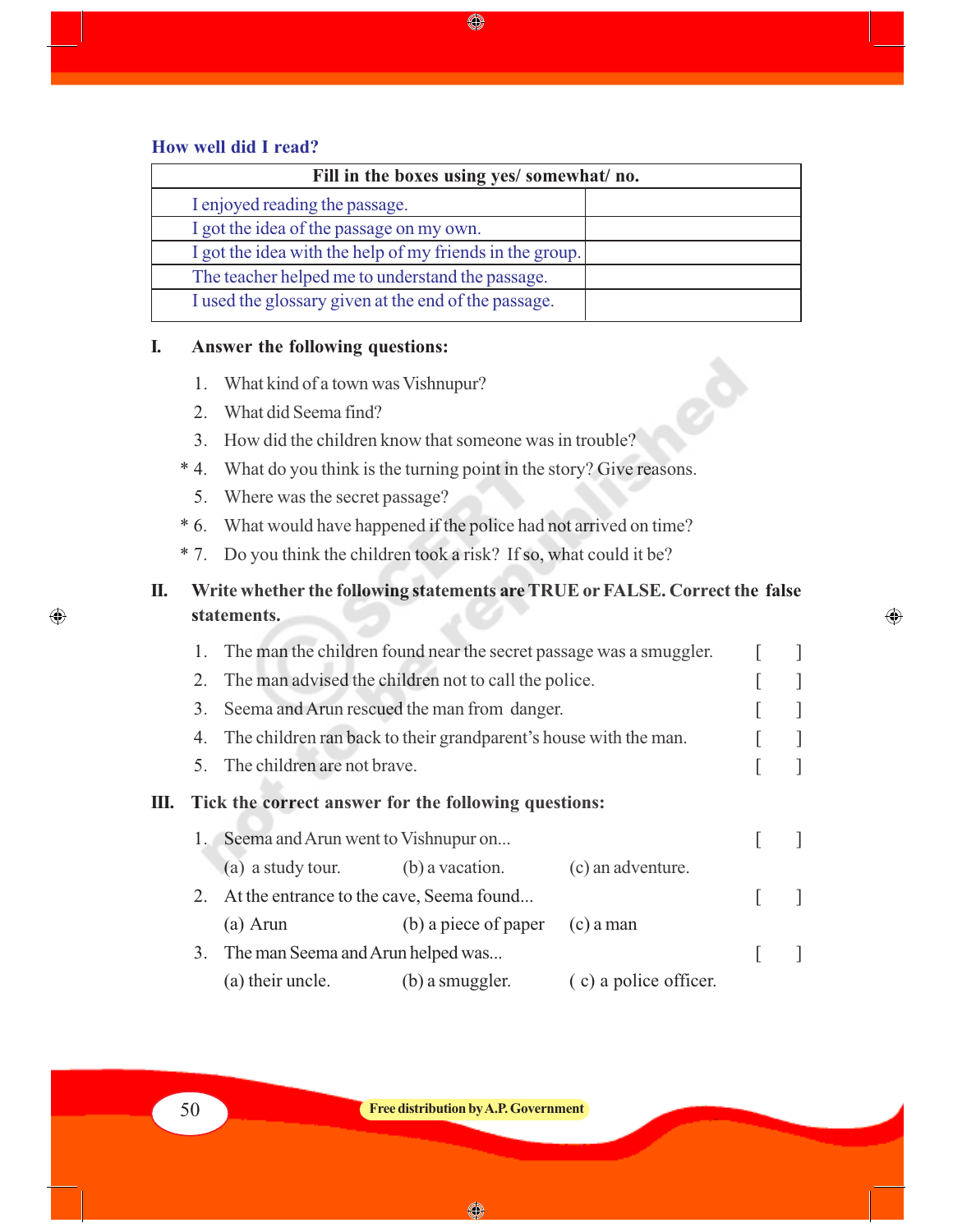

#### **I. Read the following:**

He was following a **gang** of smugglers who had caught him and tied him up. The word **gang** is a group noun. Here it refers to an organized group of criminals.

♦

| A          |    |                                                       |
|------------|----|-------------------------------------------------------|
| mob        | 1. | a number of players                                   |
| board      | 2. | a number of people listening to a concert or lecture  |
| troupe     | 3. | a number of judges                                    |
| army       | 4. | people collected without any specific purpose         |
| bench      | 5. | some people gathered for destructive purpose          |
| crowd      | 6. | a number of people watching a match or something else |
| audience   | 7. | a number of directors of a company                    |
| team       | 8. | a number of soldiers                                  |
| spectators | 9. | a number of artists, dancers, acrobats                |

#### **Match the group nouns in Column A with what they refer to in Column B**

#### **II. Read the following :**

 $\bigoplus$ 

They particularly <u>loved</u> going for walks and spent hours exploring the old temple in a fort nearby. Sometimes they pretended to be rulers of an ancient kingdom. At other times, they played hide-and-seek.

The underlined words in the above paragraph are "verbs." Look at the nouns corresponding to these verbs.

| <b>Verbs</b> | <b>Nouns</b> |
|--------------|--------------|
| loved        | love         |
| pretended    | pretension   |
| played       | play         |

**Supply the noun forms of the verbs underlined in the following sentences. The first one has been done for you.**

1. I don't know what you are thinking about. I don't know what your thoughts are.

**Free distribution by A.P. Government 1 1 1 1 1 1 51** 

◈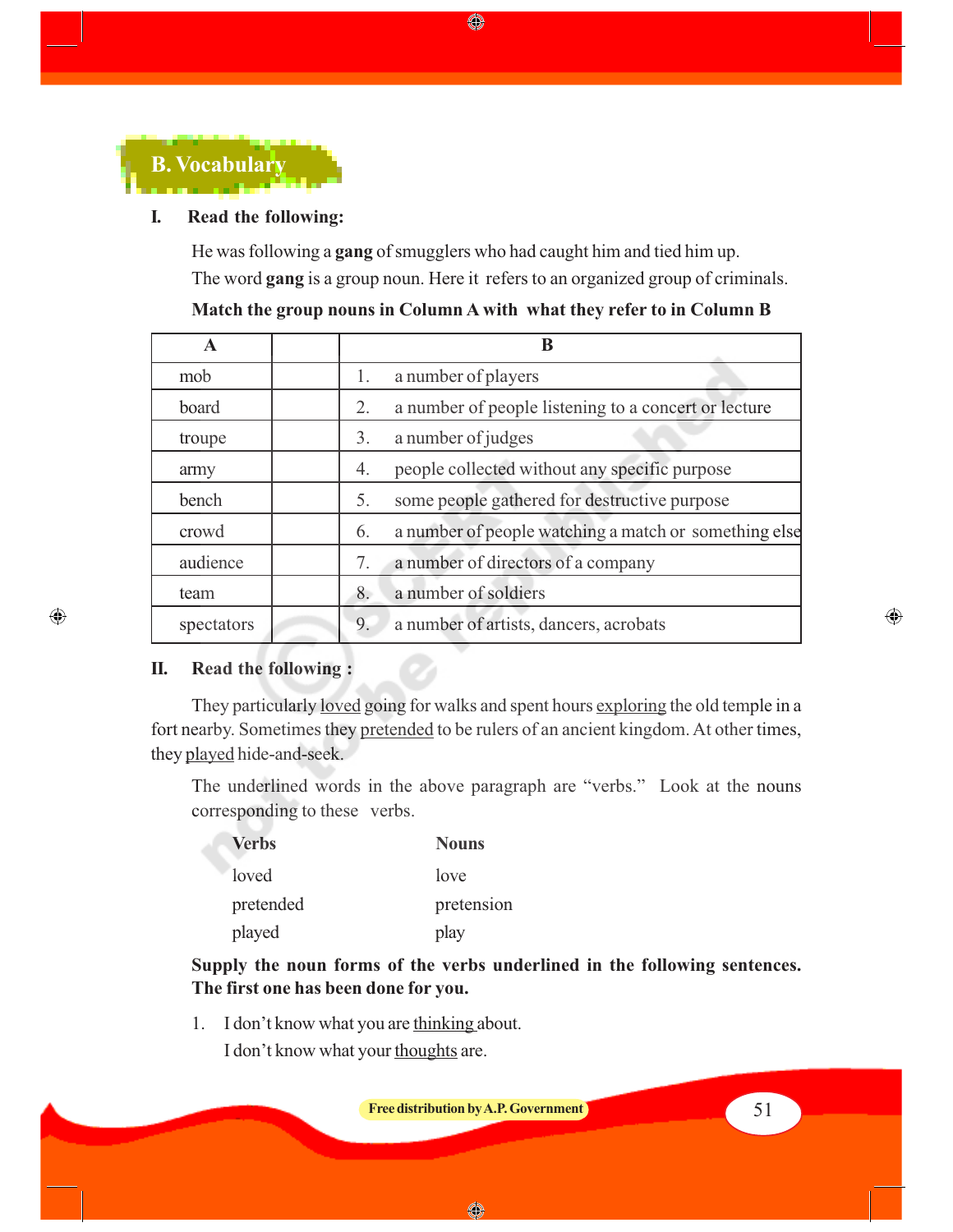- 2. I saw an old man who was begging in the street. I saw an old  $\qquad \qquad$  in the street.
- 3. It is not possible to succeed without hard work.

without hard work is not possible.

4. You are not allowed to enter the theatre without a ticket . Without a ticket your into the theatre is not allowed.

◈

- 5. I have corrected all your homework. I have made all  $\qquad \qquad$  in your homework.
- 6. Vishnumurthy knows everything. I wonder how he acquired that much

## **C. Grammar**

 $\bigcirc$ 

### **Read the following sentences from the story 'An Adventure'.**

"Children, it is time for lunch!'' said Granny.When the actual words spoken by a person are placed within the inverted commas like this, it is called **direct speech**.

When the words of a speaker are told by another speaker as shown below, it is called **Indirect Speech**. Granny told the children that it was time for lunch.

⊕

#### **Notice how the verb changes and how different connectors are added.**

| Direct Speech :  | Ram said to Sita, "I like swimming."  |
|------------------|---------------------------------------|
| Indirect Speech: | Ram told Sita that he liked swimming. |

#### **The change in person is based on the person of the subject and object in direct speech.**

| Direct Speech :  | Ram said to Sita, "I like swimming and Gopal likes badminton." |
|------------------|----------------------------------------------------------------|
| Indirect Speech: | Ram told Sita that he liked swimming and <b>Gopal</b> liked    |
|                  | badminton.                                                     |

### **Change of tense: If the verb in the reporting clause is in the present tense, the verb between the quotes will remain unchanged.**

| Direct Speech :  | Ram says to Sita, "I like laddu."                   |
|------------------|-----------------------------------------------------|
| Indirect Speech: | Ram tells Sita that he likes laddu. (present)       |
| Direct Speech :  | They will again say, "We want more marks." (future) |
| Indirect Speech: | They will again say that they want more marks.      |



52 **Free distribution by A.P. Government**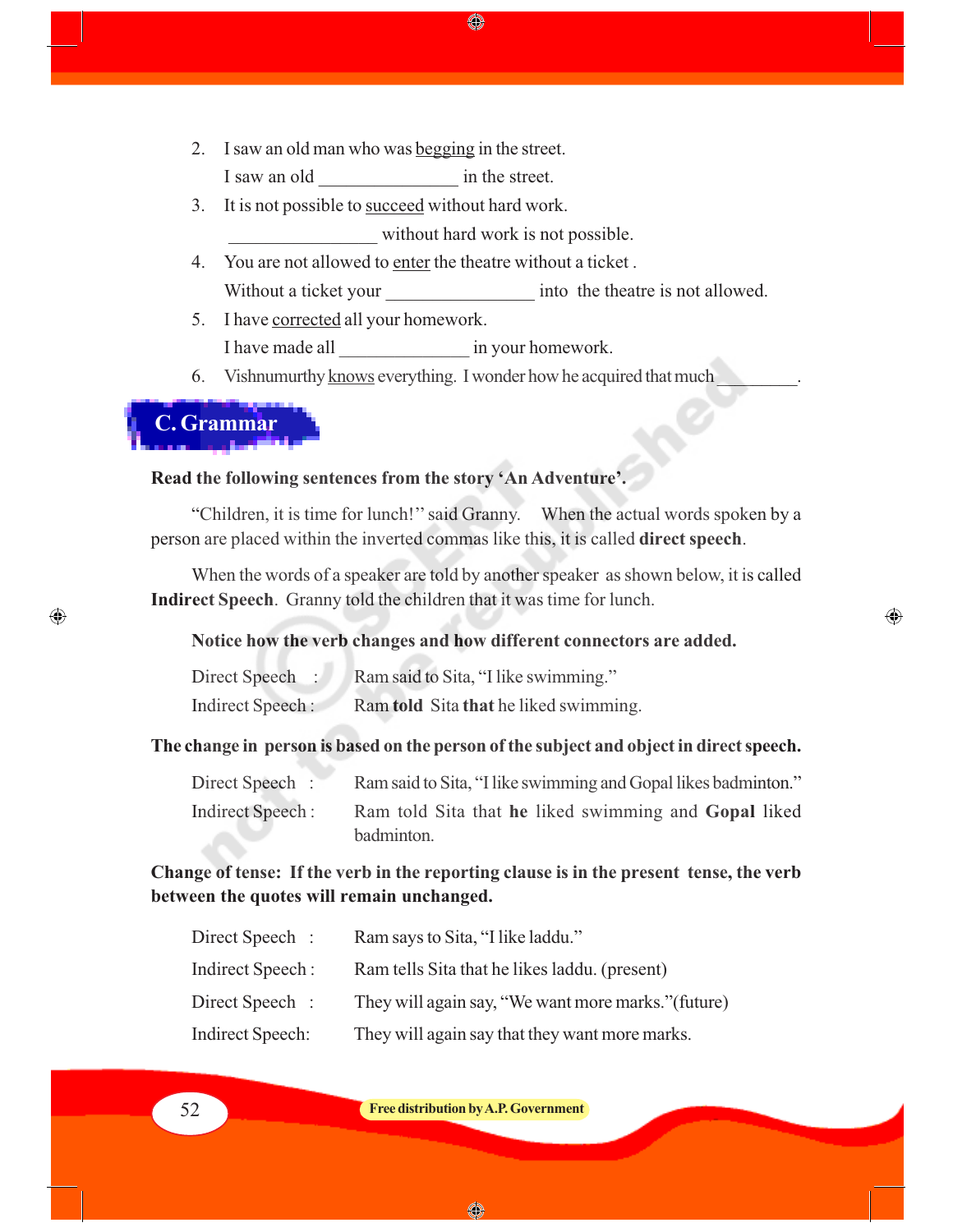**If the verb in the reporting clause is in the past tense, the verb between the quotes will also be in the past tense.**

♠

Direct Speech : Ram said to Sita, "I like swimming".

Indirect Speech: Ram told Sita that he liked swimming.

**An exception to this past tense rule is when the reported clause is a universal truth or a scientific fact.**

| Direct Speech :  | Ram said, "Wood floats on water."   |
|------------------|-------------------------------------|
| Indirect Speech: | Ram said that wood floats on water. |

#### **Now change the following into Indirect Speech**

- 1. "Sindhu is my daughter," said Ramakrishna Reddy.
- 2. "I'll catch you in a minute," replied Seema.
- 3. "Shyam has eaten my chocolate" says Arun.
- 4. "The smugglers will be back," the man said.
- 5. Seema will say, "It is a wonderful adventure!"

## **D. Writing**

 $\bigoplus$ 

**I. If you were Seema, how would you narrate your adventure to your classmates? Write a paragraph about your adventure.**

#### **How well did I write?**

| Fill in the boxes using yes/ somewhat/ no.       |  |  |
|--------------------------------------------------|--|--|
| I was able to explain / describe / narrate well. |  |  |
| The sentences I used were properly connected.    |  |  |
| I was able to express my ideas in apt words.     |  |  |
| The ideas were arranged in proper sequence.      |  |  |
| I used proper punctuation marks.                 |  |  |

#### **How well did I edit my work?**

| Fill in the boxes using yes/ somewhat/ no. |  |
|--------------------------------------------|--|
| I deleted the excess words.                |  |
| I corrected the wrong forms of words.      |  |
| I corrected the punctuation errors.        |  |
| I added new words wherever necessary.      |  |
| I corrected the misspelt words.            |  |

**Free distribution by A.P. Government** 53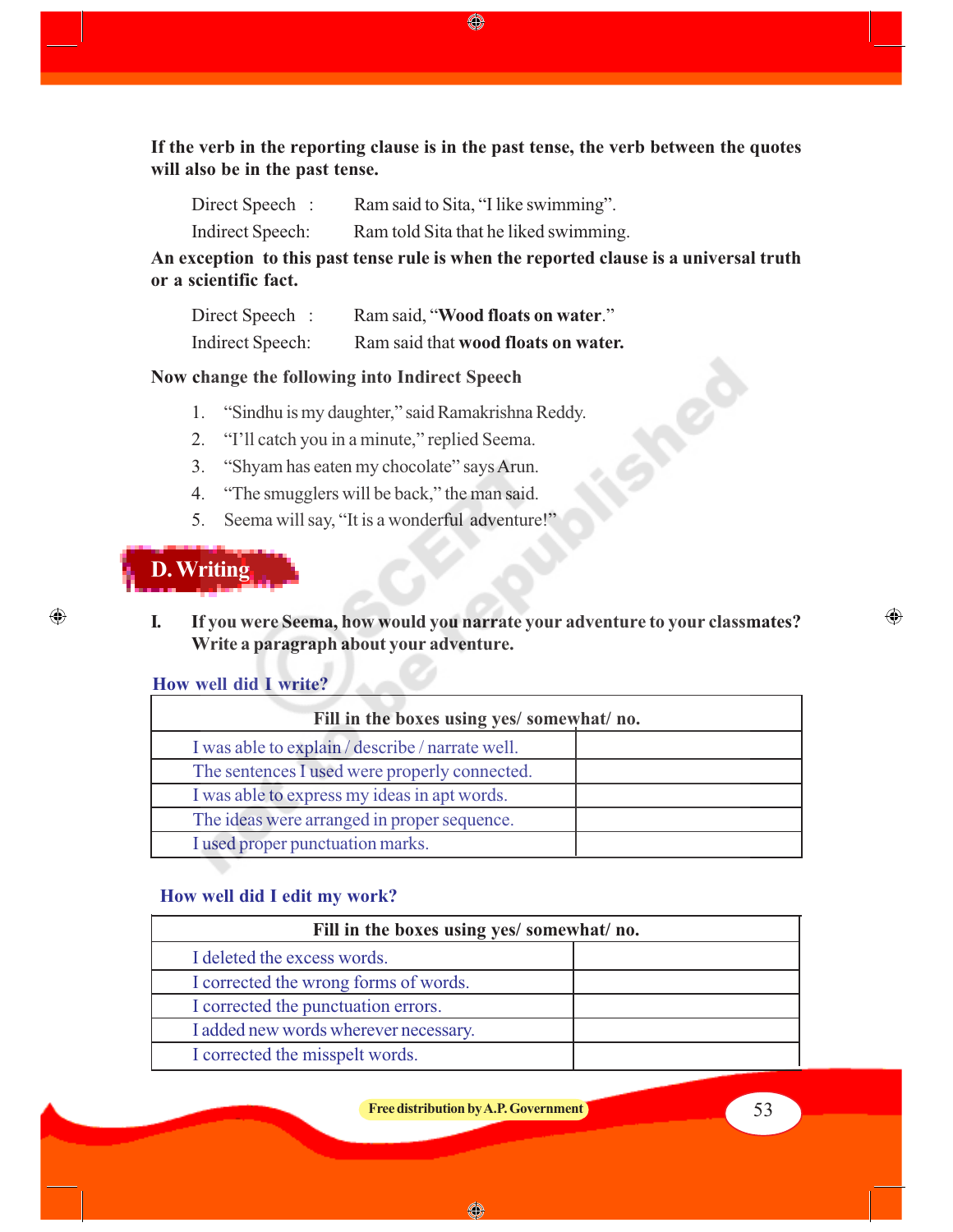# **E. Study skills**

#### **Read the following passage about the origin of the Bravery Awards and the courageous children who displayed their bravery at different situations.**

◈

The origin of the Bravery Award dates back to 2 October 1957. When India's first Prime minister, Jawaharlal Nehru, was watching a performance at Delhi's Ramlila grounds, at the Red Fort, a fire broke out in a shamiana (decorated tent) due to a short-circuit. Then Harish Chandra, a 14-year old scout, promptly took out his knife, and ripped open the burning shamiana, saving the lives of hundreds of trapped people. this incident inspired Pandit Nehru to initiate the awards. He asked the authorities to constitute an award to honour brave children from all over the country, and the tradition has continued since then. Harish Chandra became the first recipient of the award. In 2001, a commemorative book titled "Brave Hearts" was released featuring winners of the National Bravery Awards.

The 2008 Bravery Awards were given by the Vice-President, Mohammad Hamid Ansari instead of the Prime Minister. For the first time the real name of a 2008 award winner, 12-year-old Balloon seller, "Rahul" was withheld, as he had identified the men who planted bombs on Barakhamba Road in New Delhi, during 13 September 2008 Delhi bombings. He helped the police make sketches of the suspects. Amongst 21 bravery awards for 2009, two posthumous awards are included. These are the awards given to three girls, Rekha Kalindi (11), Sunita Mahato(11), and Afsana Khatun(12), who revolted against child marriage.

⊕

#### **Work in groups. Transfer the information given above into a table. The following questions help you in deciding on what should go into the table.**

- Who received the award?
- What are his/her personal details?
- When was it received?
- Who gave the award?
- What was the act of bravery?
- Also, include the details of the latest bravery awards.

⊕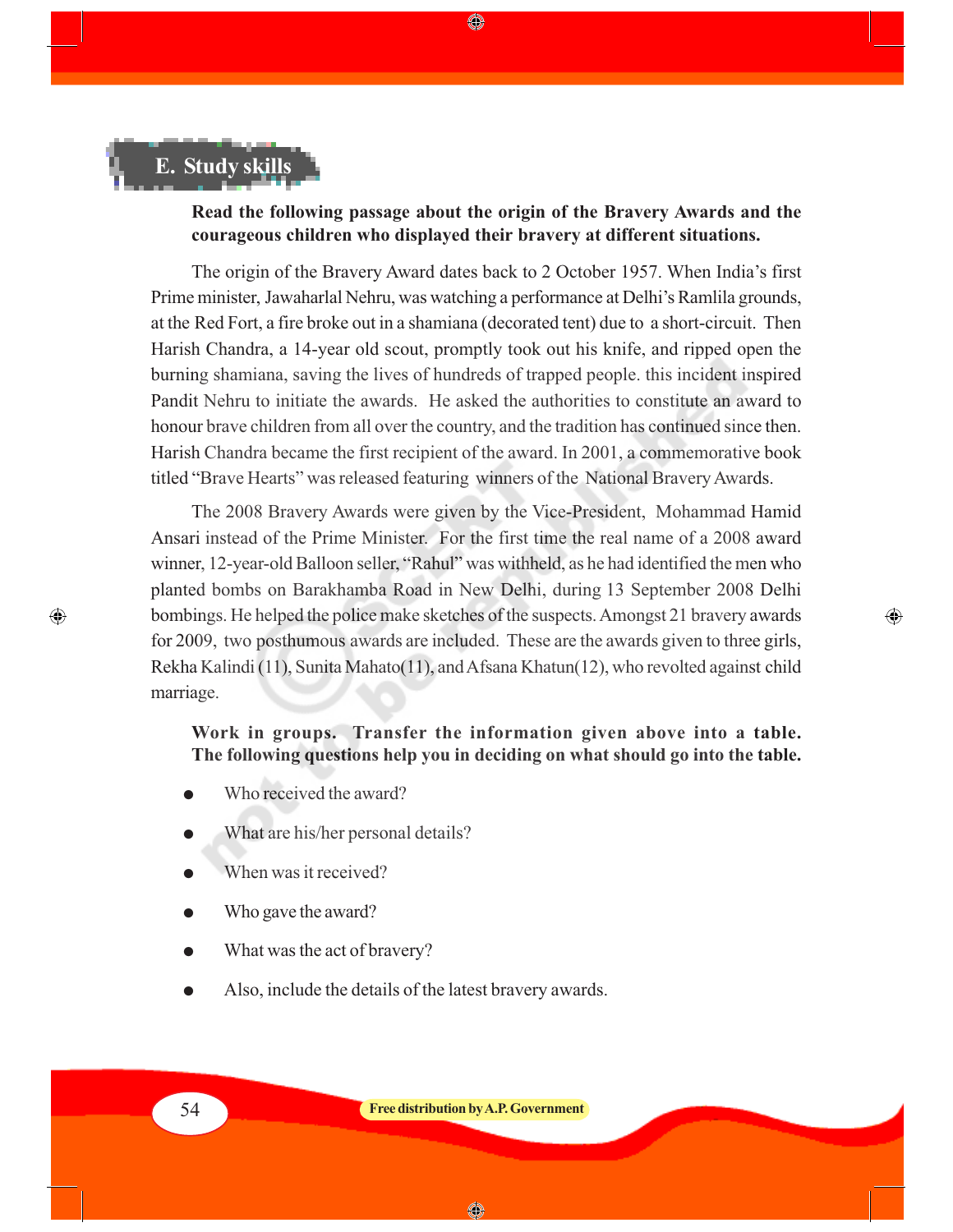

 $\bigoplus$ 

**I. Your teacher will read the story "To Catch Some Thieves." Listen carefully and answer the following questions:**

♦



- 1. What did Ali do to get home soon?
- 2. Whom did Ali see from behind the tree?
- 3. "Ah! These watches will get us a lot of money for the coming year." Who said this? What did Ali think they were?
- 4. How did Ali feel, when he was taken in a police car with the siren on?
- 5. What was the uncle's gift to Ali on the New Year's Day?
- \*6. Do you think Ali was a brave boy? Give your reasons.
- **II. Collect an incident involving an adventure from newspapers and speak about it in your group.**

**Free distribution by A.P. Government** 55

◈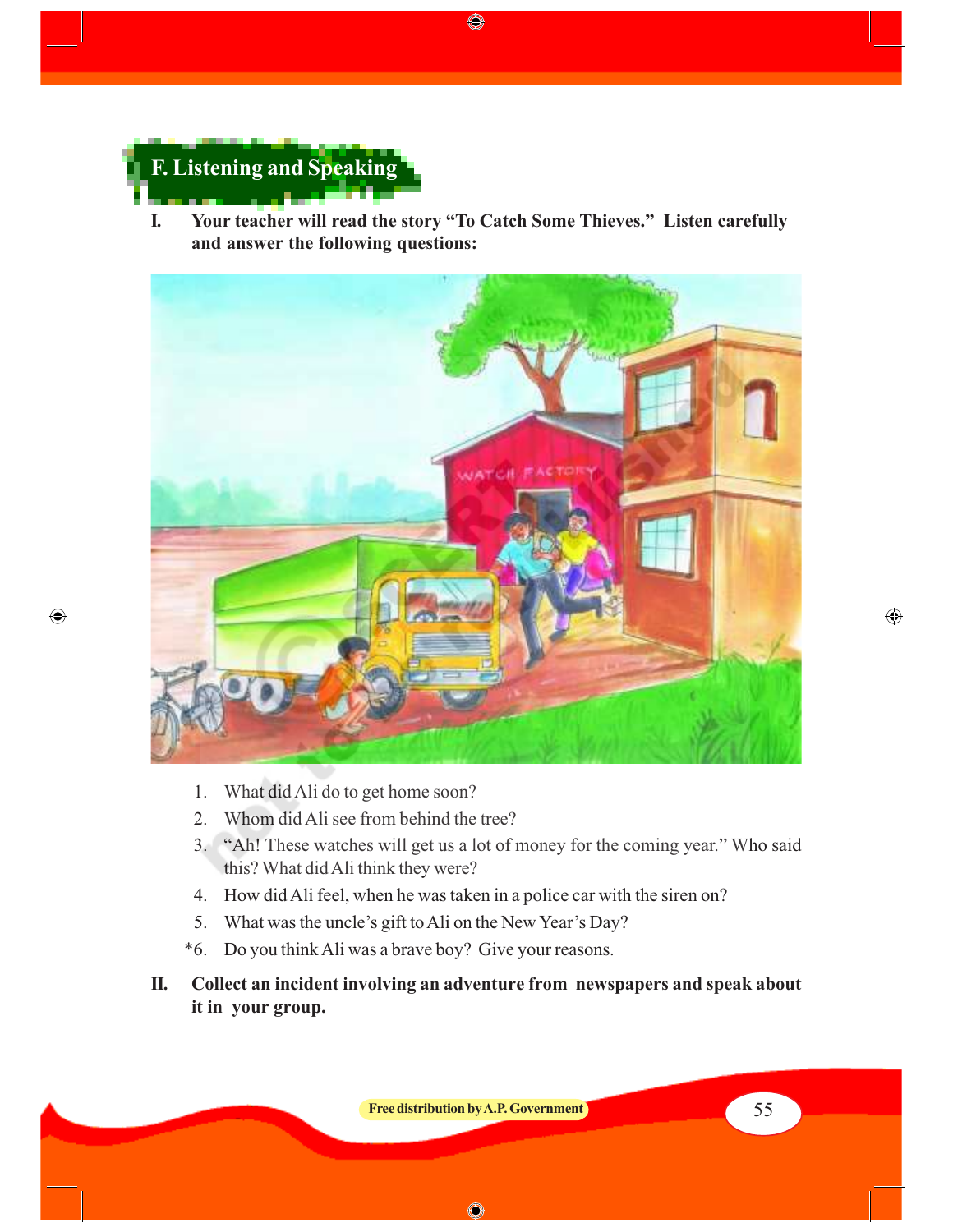

 $\bigoplus$ 

**Read the following poem.**

# **The Naughty Boy**

♦

There was a naughty boy, And a naughty boy was he, He ran away to Scotland, The people there to see. There he found That the ground Was as hard, That a yard Was as long, That a song Was as merry, That a cherry Was as red, That lead Was as weighty, That fourscore Was as eighty, That a door Was as wooden As in England. So he stood in his shoes And he wondered. He wondered, He stood in his shoes And he wondered.

 $\bigoplus$ 

- John Keats

56 **Free distribution by A.P. Government**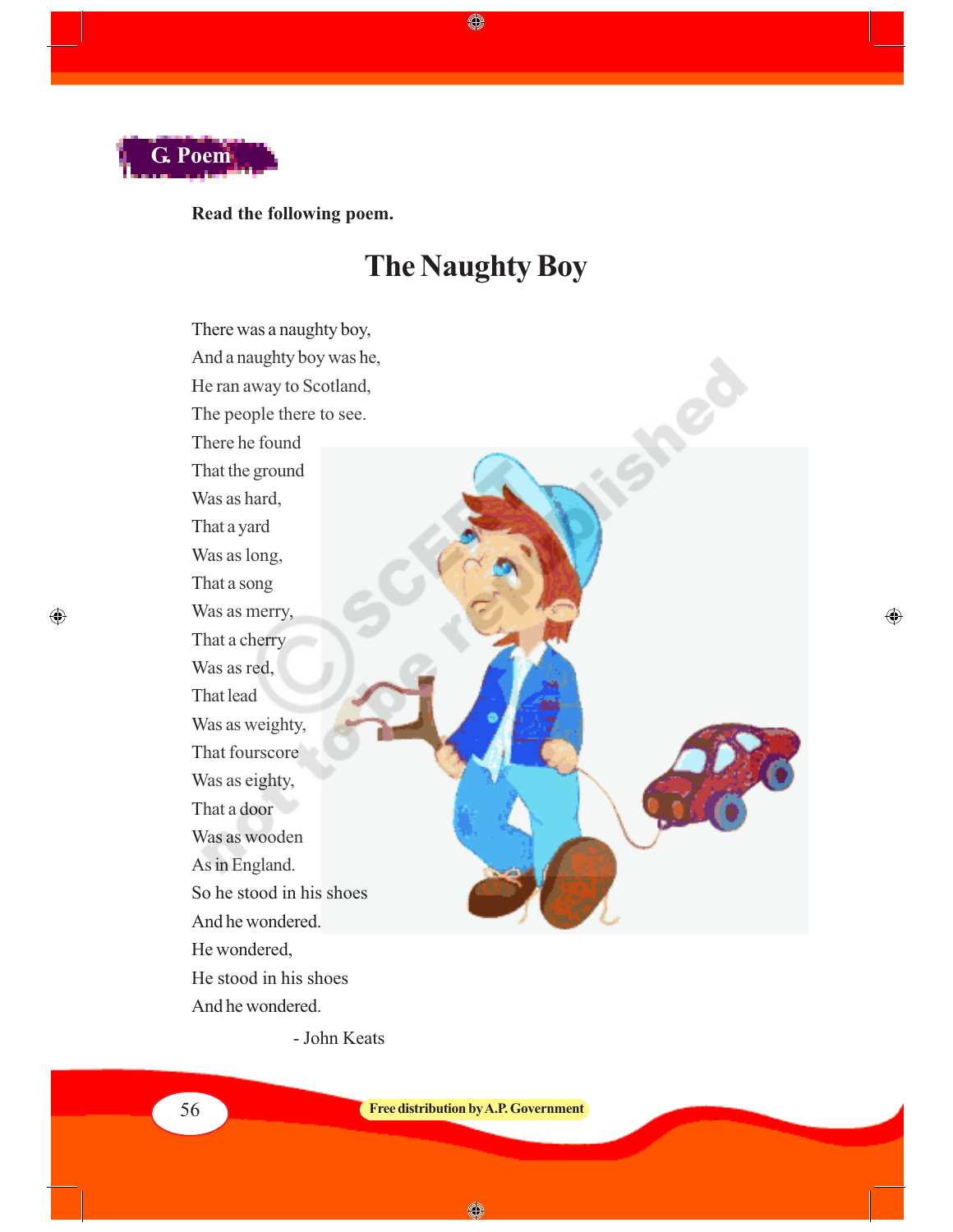#### **How well did I read the poem?**

| Fill in the boxes using yes/ somewhat/ no.               |  |  |
|----------------------------------------------------------|--|--|
| I enjoyed reading the poem.                              |  |  |
| I got the idea of the poem on my own.                    |  |  |
| I got the idea with the help of my friends in the group. |  |  |
| The teacher helped me to understand the poem.            |  |  |
| I used the illustration to understand the poem.          |  |  |

◈

#### **I. Answer the following questions:**

- 1**.** In the above poem 'as hard as a yard' is a simile. Pick out other similes from the poem.
- 2. Find out the rhyming words from the poem. One is done for you.

#### **found – ground**

………………………

………………………

…………………………

………………………

- 3. Why is the boy called naughty?
- 4. What did he find out in Scotland?
- 5. What did the boy wonder about?
- \*6. What do you like about the boy?
- 7. What do you understand by "he stood in his shoes?"
- \*8. Which lines are repeated? Why? What was its effect on the poem?
- 9. What was the boy's opinion about Scotland before and after visiting it?
- \*10. What do you think about countries or places you have never been to? which things there do you expect to be different? Talk about them in your group.

 **H. Project**

 $\bigoplus$ 

**I. You often find interesting news about people who are doing adventurous deeds like going round India on a bicycle, going from Kashmir to Kanyakumari on foot, sailing across oceans in small boats, etc. Collect a few adventurous stories with beautiful pictures, paste them on a chart, talk about it in your class, and display it on the wall magazine.**

**Free distribution by A.P. Government Free distribution by A.P. Government** 

◈

⊕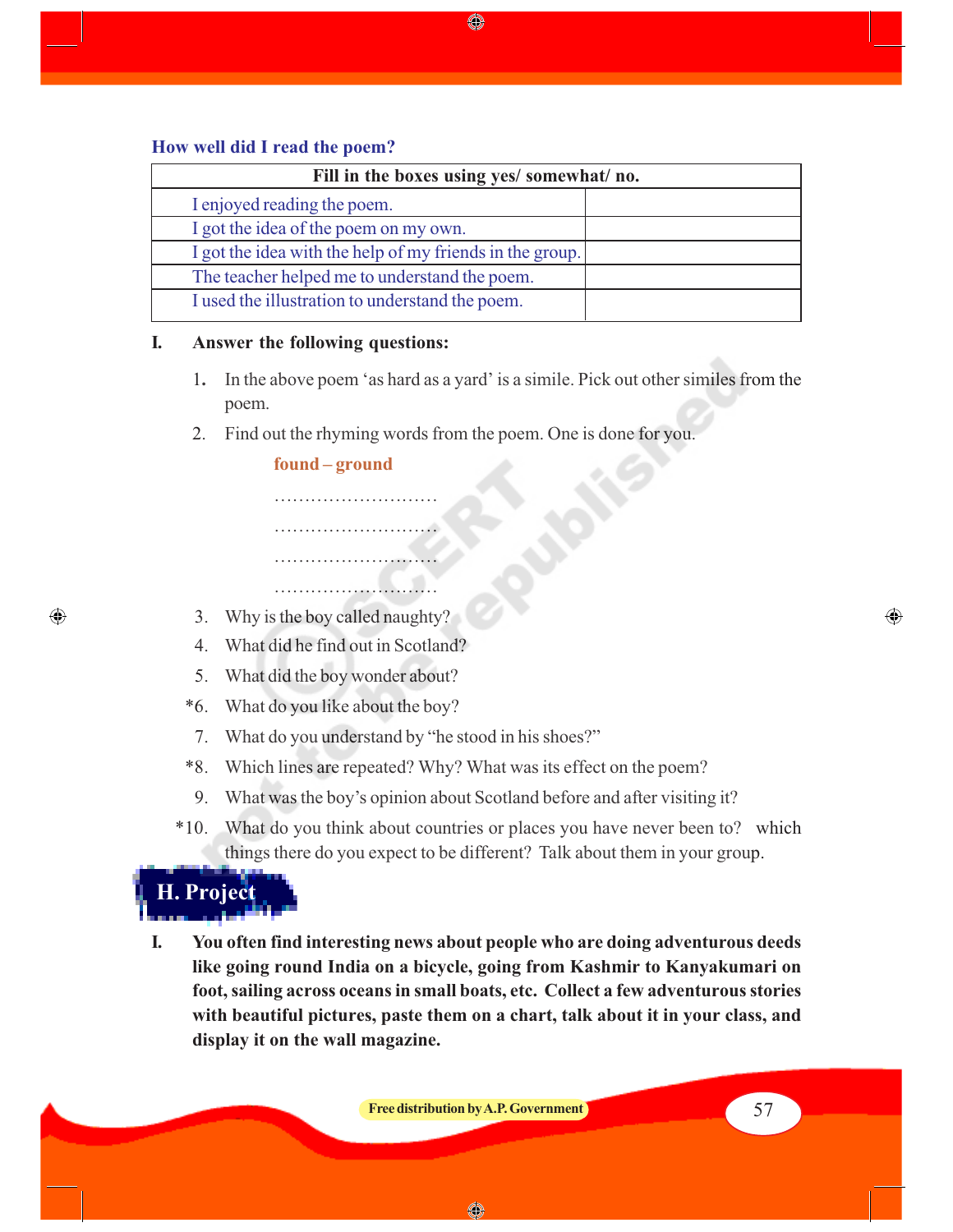**II. Prepare a poster showing dos and don'ts to help a road accident victim.**

◈

#### **How well did I prepare the poster?**

| Fill in the boxes using yes/somewhat/no.           |  |
|----------------------------------------------------|--|
| I used apt words.                                  |  |
| I used a good lay out.                             |  |
| I was able to convey the message through my poster |  |
| I used proper punctuation marks.                   |  |

## **1. Extensive Reading**

**Read the following story and answer the questions that follow :**

## **Robinson Crusoe**

*Robinson Crusoe's ship had been destroyed by the sea. He had been alone for many years in a lonely island and longed for company. One day he discovered a footprint on the sand. Let's find out what he did then. It was narrated by him*

One day, when I was going towards my boat, I was surprised to see the footprint of a man on the sand. I stood amazed! I listened; I looked around me; I could neither hear nor see anything. I went up higher to look down; I went up the shore and down the shore, but it was no good; I could find no other footprint but that one. I went to it again to see if there were any more footprints and to tell if it had been my imagination. But I was not mistaken, for there was exactly the print of a foot - toes, heel, and every part of a foot. I could not imagine how it came there. I stayed for a long time thinking, but became more and more confused.

⊕

At last, I returned home very frightened, looking behind me after every two or three steps, mistaking every bush and tree to be a man.

When I came to my cave (which I called my castle), I ran inside it as if I was being chased. I did not remember whether I used the ladder or went by the hole in the rock, which I called the door. I ran for cover faster than any animal could run.

I did not sleep that night. The more I thought about what I had seen, the more afraid I was. I thought it could be one of the savages of the mainland who had wandered out to the sea, in a small boat.

Luckily I was not on shore at that time, but what would have happened if he had seen my boat! If he had seen the boat, he would have realised that someone lived on the island and would soon return with others to kill and eat me up.

And so I lay fearful for many days and prayed for protection. In doing so, I was much comforted and began going out to investigate. But even now as I went forward, I looked behind me frequently because I was still very frightened.

#### 58 **Free distribution by A.P. Government**

◈

 $\bigcirc$